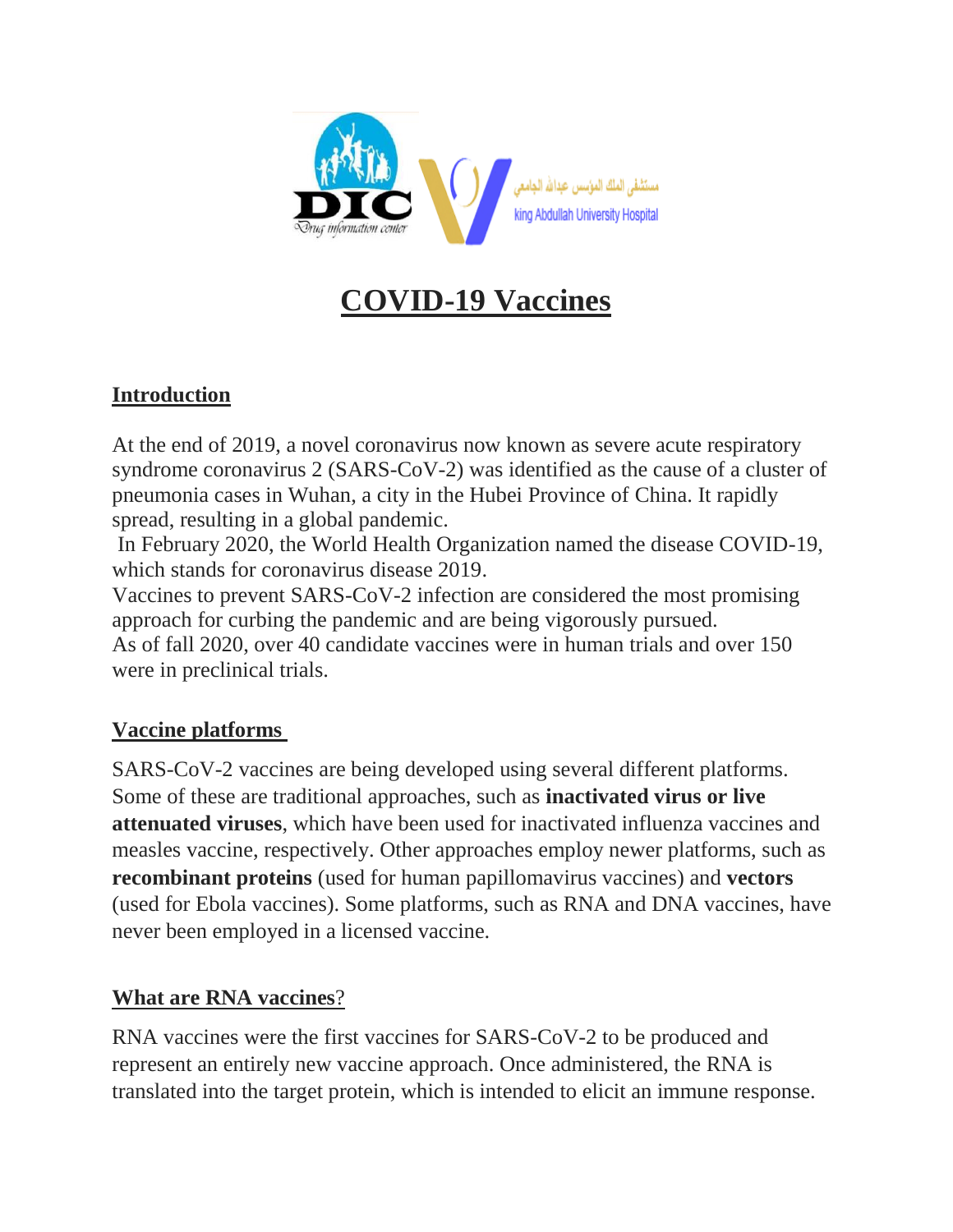The mRNA remains in the cell cytoplasm and does not enter into the nucleus; mRNA vaccines do not interact with or integrate into the recipient's DNA. These vaccines are produced completely in vitro, which facilitates production. However, since the technology is new, the ability to produce large quantities of RNA vaccines has not been previously tested, and some of the vaccines must be maintained at very low temperatures, complicating storage. Several SARS-CoV-2 RNA vaccines are in late-phase clinical trials.

Vaccine development for SARS-CoV-1 and Middle East respiratory syndrome coronavirus (MERS-CoV) paved the way for rapid development of SARS-CoV-2 vaccines.

The major antigenic target for both SARS-CoV-1 and MERS vaccines was the **large surface spike protein**. An analogous protein is also present in SARS-CoV-2; **it binds to the angiotensin-converting enzyme 2 (ACE2) receptor** on host cells and induces membrane fusion. Based on data from SARS-CoV-1 and MERS-CoV vaccine studies, as well as observations that antibodies binding to the receptor-binding domain (RBD) of the SARS-CoV-2 spike protein can prevent attachment to the host cell and neutralize the virus, **the spike protein became the predominant antigenic target for SARS-CoV-2 vaccine development.**

## **Approach to vaccination**

## **(Pfizer-BioNTech COVID-19 Vaccine**) and (**Moderna COVID-19 vaccine)**

In the United States, the COVID-19 mRNA vaccines BNT162b2 (Pfizer-BioNTech COVID-19 Vaccine) and mRNA 1273 (Moderna COVID-19 Vaccine) have been granted emergency use authorization (EUA) for prevention of COVID-19 in December 2020.

While the safety and effectiveness of this investigational agent for use in the prevention of COVID-19 continues to be evaluated, the vaccine was shown in clinical trials to prevent COVID-19 occurring at least 7 days after the second dose; no significant safety concerns were identified.

#### **Indications**

•BNT162b2 **(Pfizer-BioNTech COVID-19 Vaccine**) is indicated for individuals aged 16 years or older. •mRNA 1273 (**Moderna COVID-19 vaccine**) is indicated for individuals

aged 18 years or older.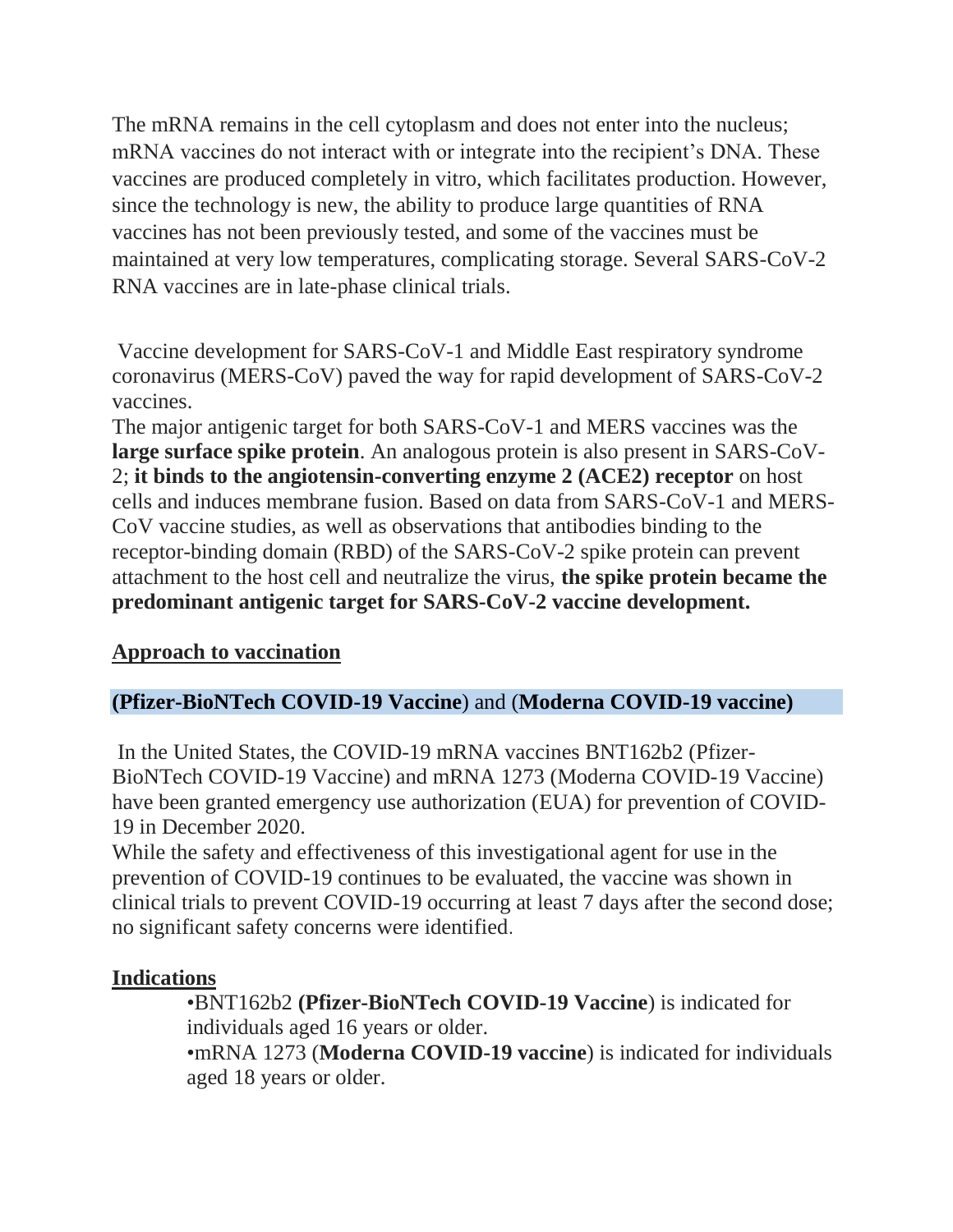The choice between these mRNA vaccines is based on **availability**. They have not been compared directly, but they are similar in composition and in their respective phase III trials showed similar efficacy and safety profiles. The differences in **age** ranges included in the indications reflect the different age ranges included in the phase III trials.

**Individuals with a history of SARS-CoV-2 infection** should still receive one of these vaccines, if indicated; pre-vaccination serologic screening is not recommended. It is reasonable for individuals with recent, documented SARS-CoV-2 infection to delay vaccination for 90 days from the time of infection to allow others to receive vaccine sooner, as the risk of reinfection appears extremely low during this interval.

#### **Mechanism of Action**

Promotes active immunization against coronavirus disease 2019 (COVID-19) caused by SARS-CoV-2 virus. The nucleoside-modified messenger RNA (mRNA) in the vaccine is embedded in lipid nanoparticles that enable delivery of the RNA into host cells to allow expression of the SARS-CoV-2 spike (S) antigen. The vaccine elicits both neutralizing antibody and cellular immune responses to the S antigen, which may contribute to protection against COVID-19 disease.

*Efficacy:* ~95% protective efficacy against symptomatic COVID-19 disease in persons ≥16 years of age without prior evidence of SARS-CoV-2 infection following completion of the 2-dose series.

## **Dose and administration**

•BNT162b2 (Pfizer-BioNTech COVID-19 Vaccine) is administered in two intramuscular doses of 0.3 mL each, given three weeks apart. If more than 21 days have elapsed after the first dose, the second dose can be given as soon as feasible without repeating the series.

•mRNA 1273 (Moderna COVID-19 vaccine) is administered in two intramuscular doses of 0.5 mL each, given one month apart. If more than 28 days have elapsed after the first dose, the second dose can be given as soon as feasible without repeating the series.

Each vaccine series should be completed with the **same** vaccine initially used; there are no data to support the efficacy and safety of using one of the vaccines for the first dose and the other for the second.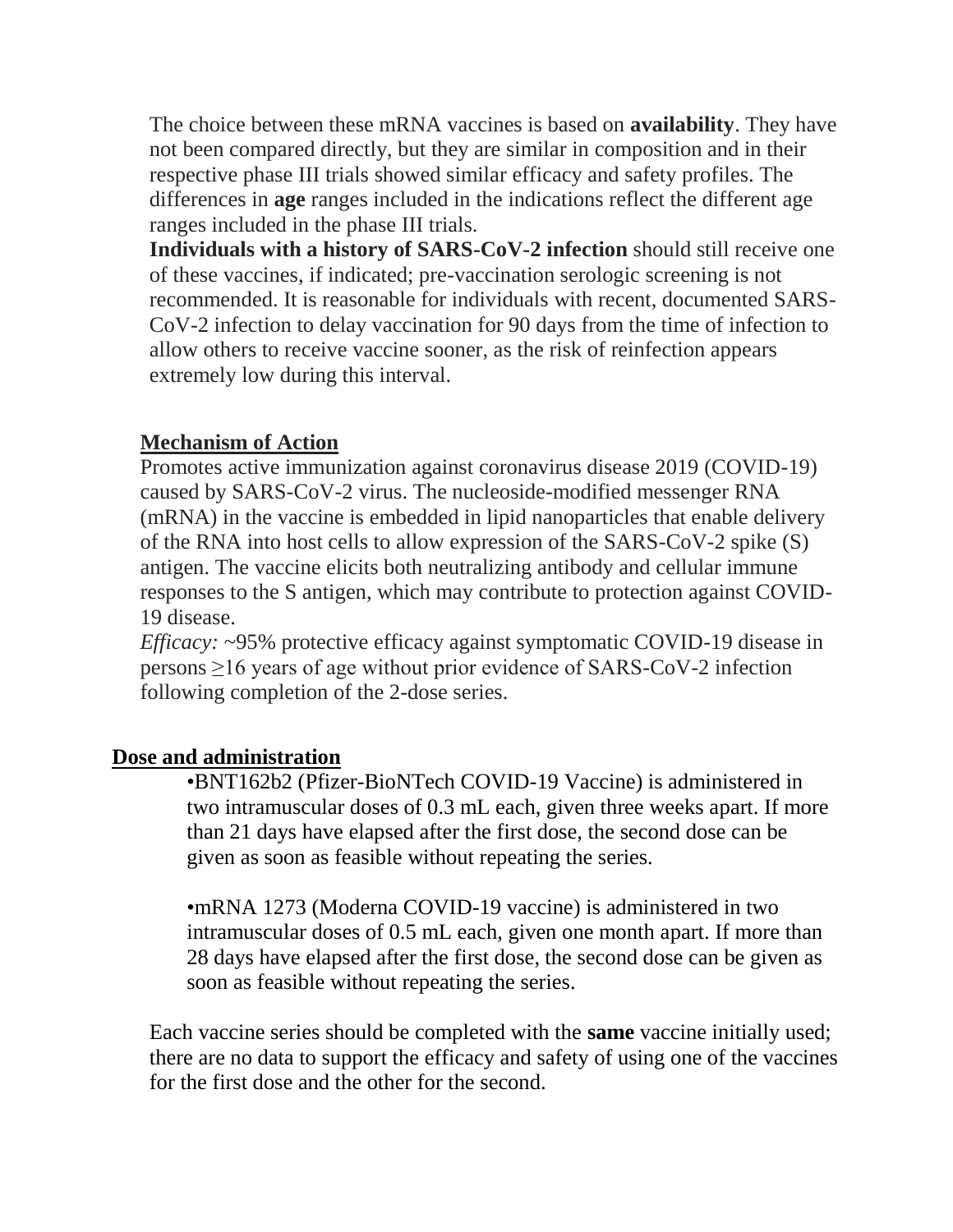Other non-COVID-19 vaccines should not be administered within 14 days of COVID-19 vaccine administration; there are no data regarding safety and efficacy when these vaccines are co-administered with other vaccines. There is no role for post-vaccination testing for COVID-19 unless clinically indicated.

#### **Dosage Forms Considerations**

After dilution with sodium chloride 0.9% injection, each vial of Pfizer-BioNTech COVID-19 Vaccine contains five 0.3 mL doses.

#### **Adverse Reactions Local reactions**

Local reactions include **pain at injection site** (most common), and less commonly, **erythema at injection site** and **swelling at injection site**. Injection site pain was reported more frequently in younger patients (18 to 55 years of age) and was more likely to be moderate in severity compared to patients >55 years. In general, local reactions were mild to moderate in severity and resolved after a mean duration of  $\sim$ 2.5 days (with some cases resolving after ~30 days). The proportion of local reactions did not increase after the second dose.

*Onset:* Varied; within 7 days after either injection.

#### **Systemic reactions**

The most common systemic reactions include **fatigue** and **headache**. Other systemic reaction

include **arthralgia** (new/worsened), **myalgia** (new/worsened), **chills**, **fever**, **di arrhea**, **nausea**, and **vomiting**. Frequency and severity of systemic events were higher in younger patients (18 to 55 years of age) than patients > 55 years. Frequency and severity were also higher after the second dose compared to the first dose, except for diarrhea and vomiting (similar regardless of dose). In general, systemic reactions were mild to moderate in severity and resolved within a few days after vaccination. An unsolicited systemic reaction possibly attributed to vaccine was **lymphadenopathy.**

*Onset:* Rapid; within 1 to 2 days after either injection.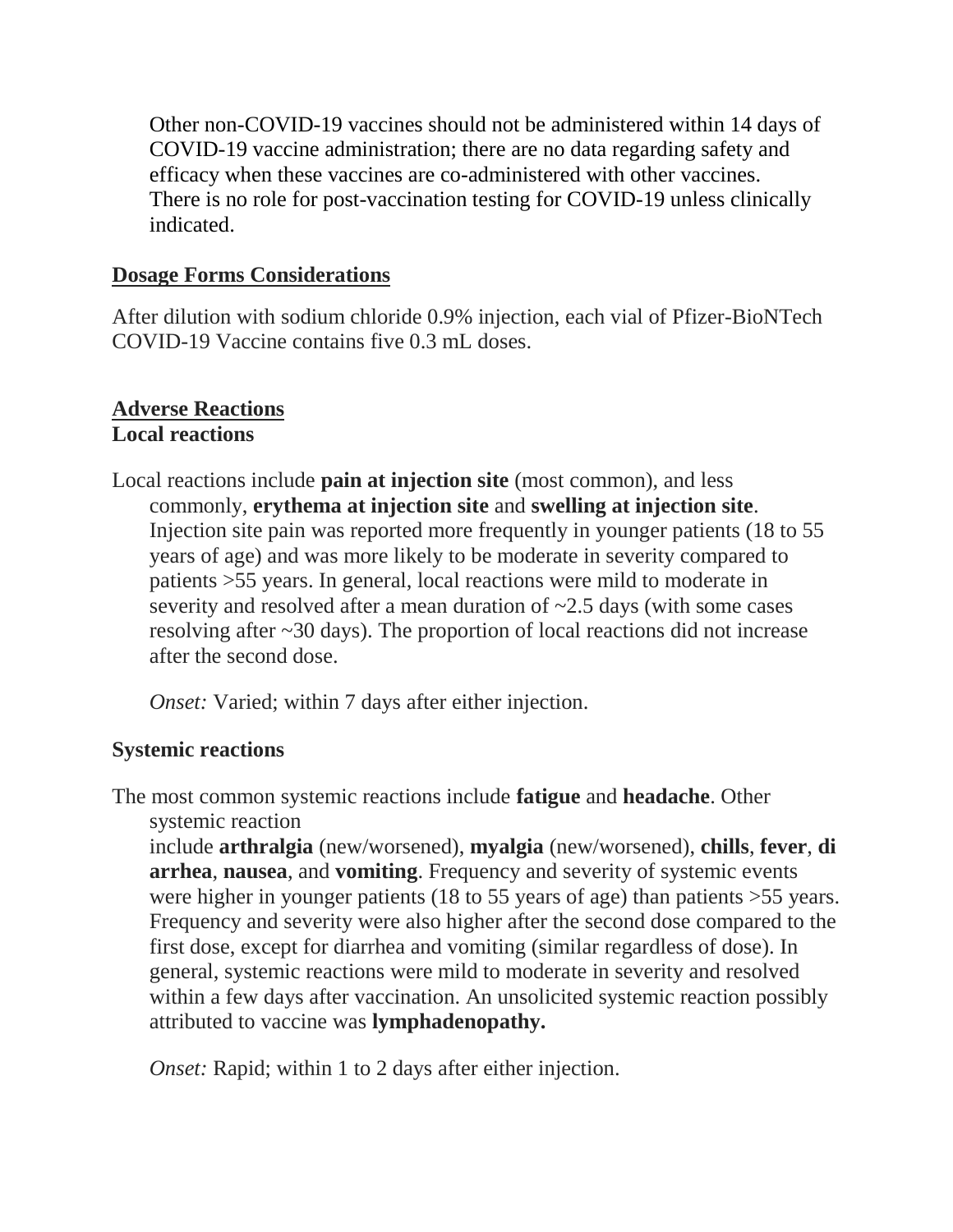Anaphylaxis has been reported with the Pfizer-BioNTech coronavirus disease 2019 (COVID-19) vaccine (mRNA) during vaccination outside of clinical trials. Use the vaccine with caution in persons with history of severe allergic reaction (eg, anaphylaxis) to any other vaccine or injectable therapy (eg, IM, IV, SubQ).

# **Patient counseling**

Vaccine recipients should be advised that side effects are **common and include local and systemic reactions, including pain at the injection site, fever, fatigue, and headache.**

SARS-CoV-2 infection might still occur despite vaccination, and the duration of protection is uncertain; vaccine recipients should be reminded to continue other personal preventive measures to reduce SARS-CoV-2 transmission.

## **Contraindications and precautions**

BNT162b2 and mRNA 1273 are each contraindicated in **individuals with a history of severe allergic reaction to any component of that specific vaccine.** 

Because of rare reports of anaphylactoid reactions following administration, the ACIP lists history of severe allergic reaction to any vaccine or injectable therapy as a precaution (but not contraindication) to vaccination.

All individuals should be monitored for immediate vaccine reactions following receipt; individuals with history of anaphylaxis should be monitored for 30 minutes and others for 15 minutes. Vaccines should be administered in settings where immediate allergic reactions, should they occur, can be appropriately managed.

## **Safety in special populations**

Safety of these vaccines has not yet been established in children or pregnant individuals. However, **pregnancy is not a contraindication to vaccine receipt**. The decision to vaccinate individuals 16 years and older who are pregnant or breastfeeding should be made on **a case-by-case basis**, taking into account the individual's preferences, risk of COVID-19, and the unknown fetal effects of the vaccines.

The initiation of breastfeeding does not need to be avoided and breastfeeding does not need to be discontinued in patients who are vaccinated.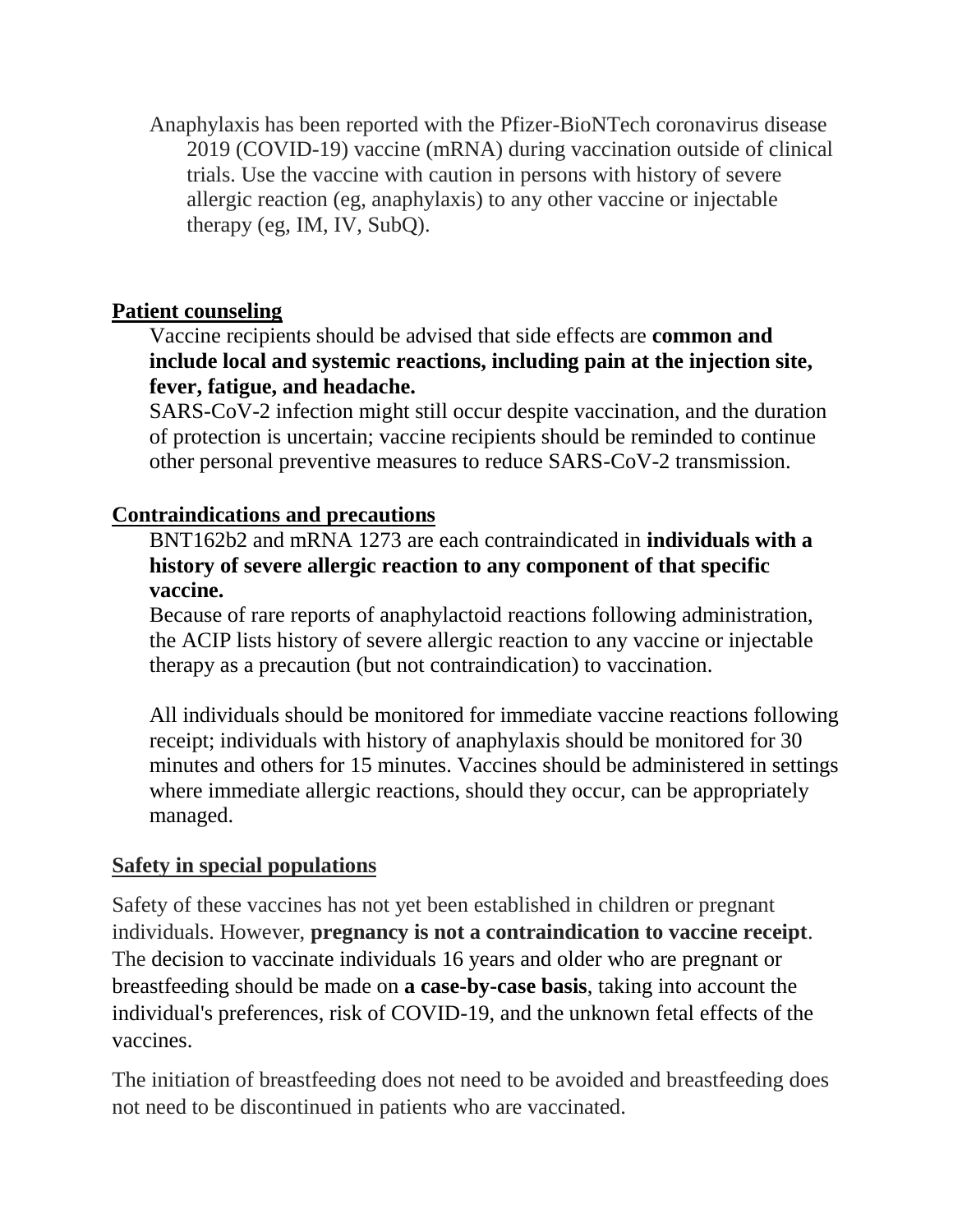Immunocompromised persons (including those with HIV or receiving immunosuppressant therapy) may have a diminished immune response to the vaccine, although data are not currently available to establish vaccine safety and efficacy in these patients, the Centers for Disease Control and Prevention recommends vaccination of immunocompromised patients if there are no contraindications.

# **Drug Interactions**

- Acetaminophen: May diminish the therapeutic effect of Vaccines. Management: Consider avoiding routine prophylactic use of acetaminophen before or during vaccine administration when possible. Acetaminophen is still recommended to treat fevers and/or pain that occurs after vaccination.
	- Immunosuppressants: May diminish the therapeutic effect of COVID-19 Vaccine (mRNA).

# **Monitoring Parameters**

Monitor for hypersensitivity and syncope for 15 minutes following administration. Observe patients with a history of anaphylaxis (due to any cause) for 30 minutes after vaccination (CDC 2020). If seizure-like activity associated with syncope occurs, maintain patient in supine or Trendelenburg position to reestablish adequate cerebral perfusion.

# **Storage**

Pfizer company designed, temperature-controlled thermal shippers utilizing dry ice to maintain recommended storage temperature conditions of  $-70^{\circ}C \pm 10^{\circ}C$  for up to 10 days unopened.

Once a point of use receives a thermal shipper, there are three options for storage:

- Ultra-low-temperature freezers, which are commercially available and can extend shelf life for up to six months.

- The Pfizer thermal shippers, in which doses will arrive, that can be used as temporary storage units by refilling with dry ice every five days for up to 30 days of storage.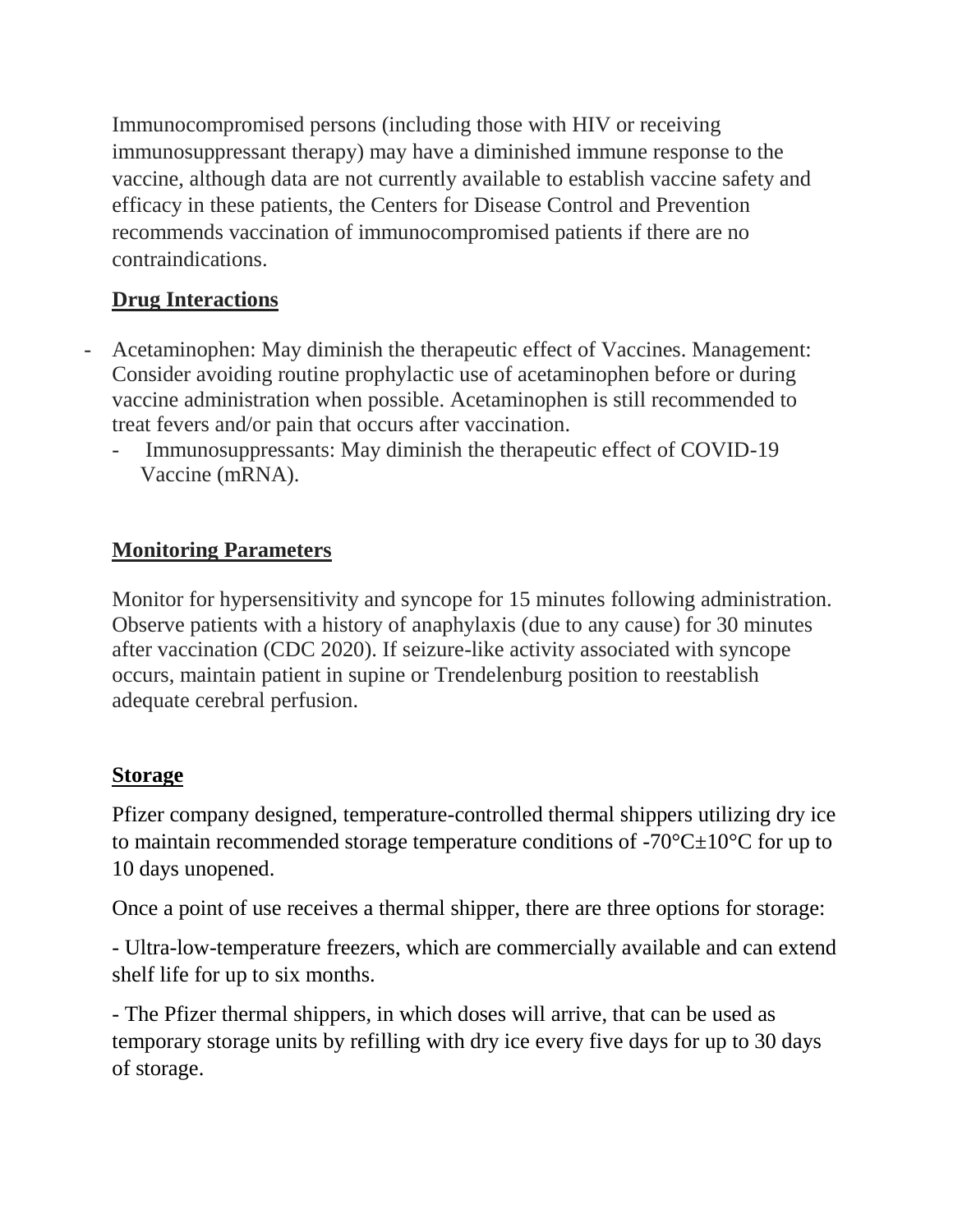- Refrigeration units those are commonly available in hospitals. The vaccine can be stored for five days at refrigerated 2-8°C conditions.

After storage for up to 30 days in the Pfizer thermal shipper, vaccination centers can transfer the vials to 2-8°C storage conditions for an additional five days, for a total of up to 35 days. Once thawed and stored under 2-8°C conditions, the vials cannot be re-frozen or stored under frozen conditions.

#### **Thawing Frozen Vaccine**

• Vaccine may be thawed in the refrigerator or at room temperature.

- Refrigerator: Between 2°C and 8°C
	- 25 to 195 vials may take 2 to 3 hours to thaw in the refrigerator.
	- Fewer numbers of vials will take less time.
- Room temperature (up to 25°C) between 30 minutes and 2 hours

• Vials at room temperature must be mixed within 2 hours or returned to the refrigerator.

• Do NOT refreeze thawed vaccine.

## **Vaccines in late phase studies**

## **NVX-CoV2373 (Novavax)**

This is a recombinant protein nanoparticle vaccine composed of trimeric spike glycoproteins and a potent Matrix-M1 adjuvant. The vaccine is given intramuscularly in two doses 21 days apart.

In a phase I/II randomized, placebo-controlled trial of healthy individuals  $<60$ years old, the adjuvanted vaccine induced high binding and neutralizing responses, comparable to those in convalescent plasma from patients who had been hospitalized with COVID-19. CD4 cell responses with a Th1 bias were also detected. Approximately 6 percent of participants experienced severe systemic effects (mainly fatigue, headache, myalgias, and/or malaise) following the second dose.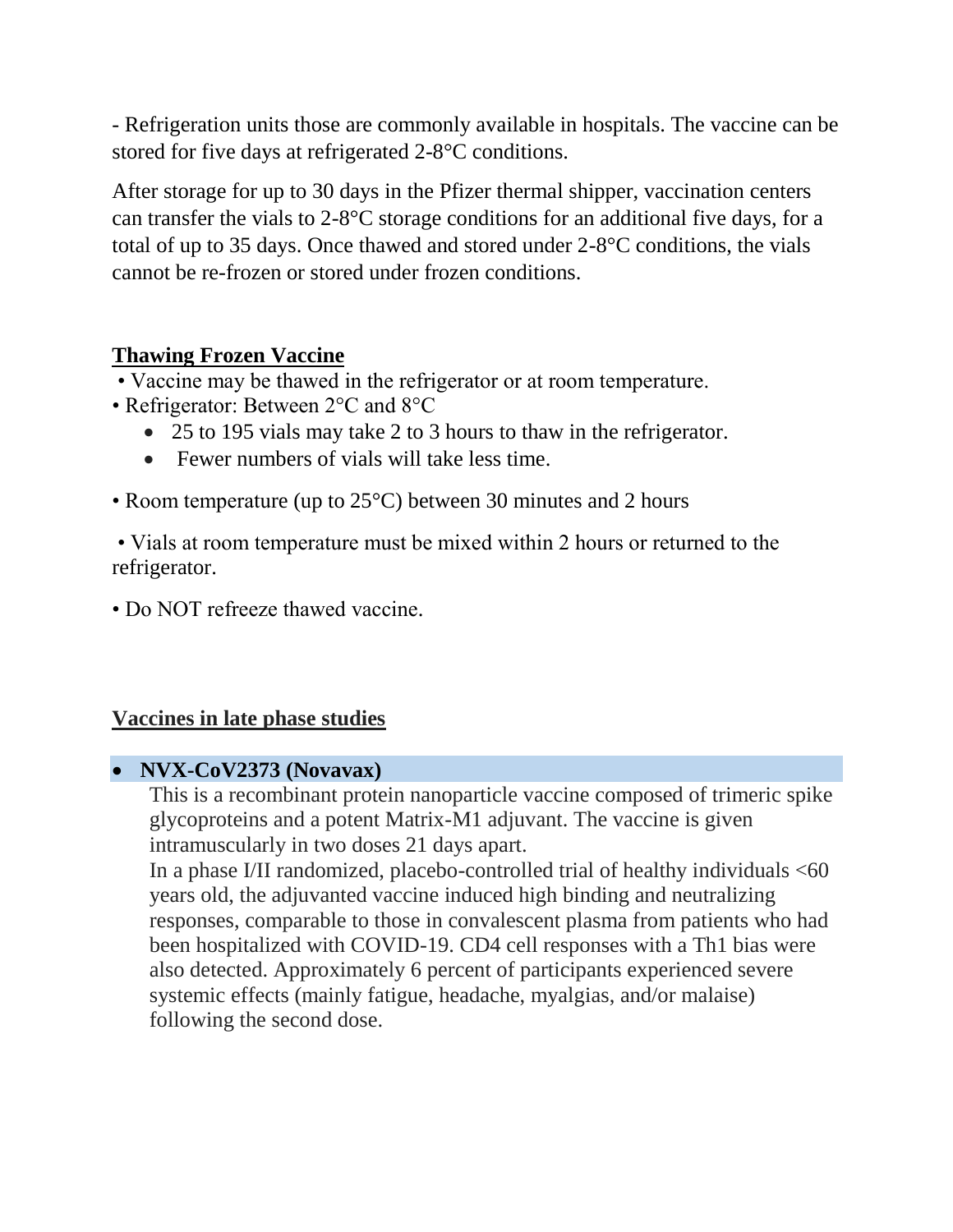## ●**ChAdOx1 nCoV-19/AZD1222 (University of Oxford, AstraZeneca, and the Serum Institute of India)**

This vaccine is based on a replication-incompetent chimpanzee adenovirus vector that expresses the spike protein. It is given intramuscularly and is being evaluated as a single dose or two doses 28 days apart.

In a single-blind, randomized controlled phase I/II trial in healthy individuals 18 to 55 years old, in which most of the vaccine recipients received a single dose and a small cohort received an additional booster dose, neutralizing antibody titers 28 days after the last dose were comparable to those detected in convalescent plasma. The levels of antibody titers achieved were higher following two doses; and subsequent studies are evaluating the two-dose regimen. Cellular immune responses were also detected. In a study that included older vaccine recipients (>70 years), the vaccine resulted in similar antibody responses after the second dose as in younger adults.

In a report of interim results from a multinational phase III randomized trial, this vaccine had 70.4 percent efficacy (95% CI 54.8-80.6) in preventing symptomatic COVID-19 at or after 14 days following the second dose. This effect was assessed after an analysis of 131 confirmed COVID-19 cases (30 in the vaccine group and 101 in the control group) among over 11,000 participants. However, a subgroup of participants inadvertently received a lower vaccine dose for the first of the two vaccine doses, and the vaccine efficacy in this subgroup differed from the rest. Vaccine efficacy was 90.0 percent (95% CI 28.0-78.2) among the 2741 participants who received the lower dose and 62.1 percent (95% CI 41-75.7) among those who received fulldose vaccine. Reasons for this difference are uncertain, although the overlapping confidence intervals indicate that the difference is not statistically significant. Differences in the control administered (meningococcal vaccine for both doses at some study sites versus meningococcal vaccine for one dose with [saline](https://www.uptodate.com/contents/sodium-chloride-preparations-saline-and-oral-salt-tablets-drug-information?search=covid+vaccine&topicRef=129849&source=see_link) for another dose at other sites) and in the interval between administration of the two vaccine doses further contribute to uncertainty about the findings.

In earlier-phase trials, fatigue, headache, and fever were relatively common after vaccine receipt and were severe in up to 8 percent of recipients. In the phase III trial, there were two cases of transverse myelitis in ChAdOx1 nCoV-19 vaccine recipients. One was thought to be possibly related to vaccination and was described as an idiopathic, short-segment spinal cord demyelination; the other was in a participant with previously unrecognized multiple sclerosis and thought to be unrelated to the vaccine.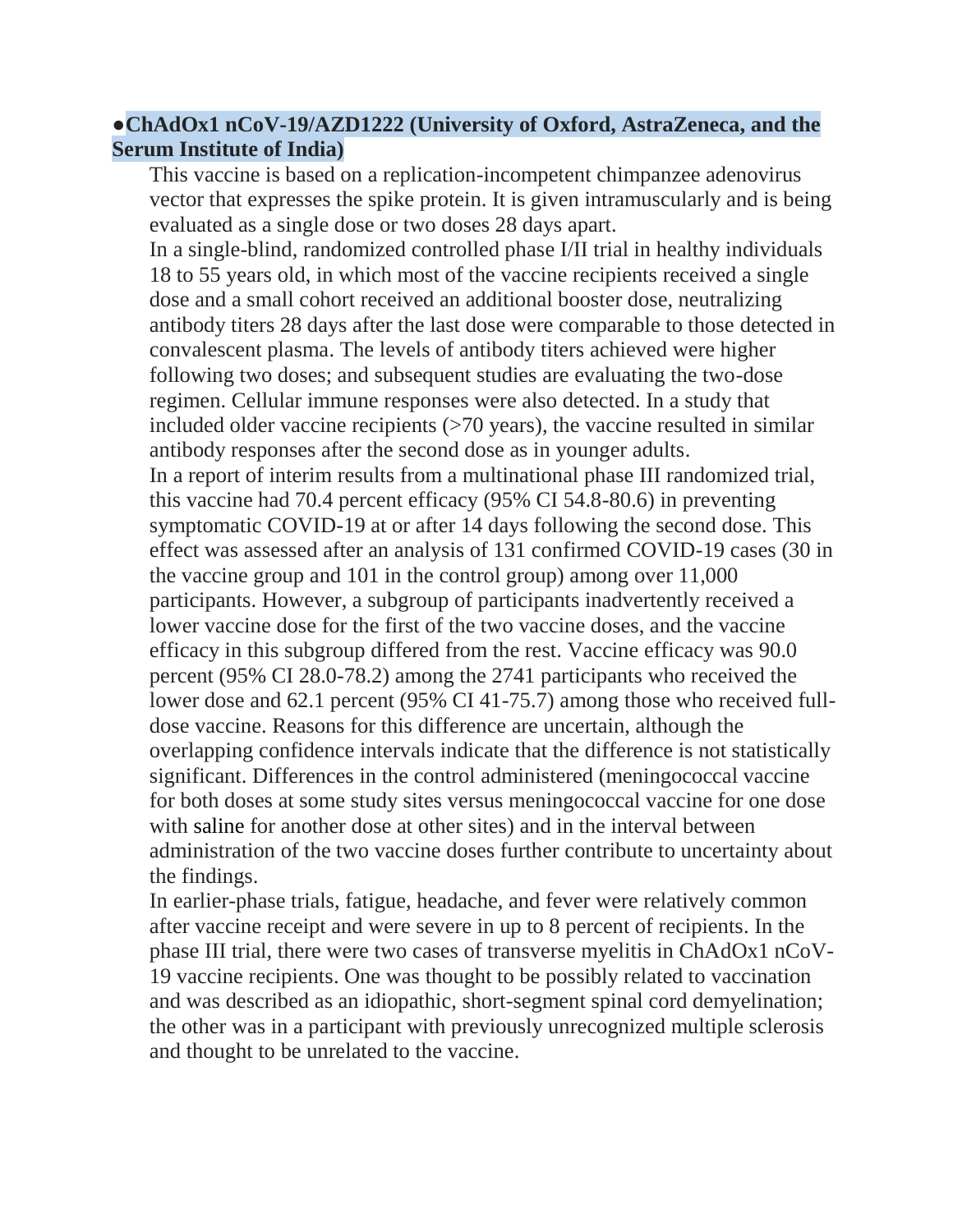#### ●**Ad26.COV2.S (Janssen)**

This vaccine is based on a replication-incompetent adenovirus 26 vector that expresses a stabilized spike protein. It is given intramuscularly and is being evaluated as a single dose. An unpublished report from a phase I/II randomized, double-blind, placebo controlled trial described high rates of neutralizing and binding antibodies after a single vaccine dose in healthy individuals 18 to 85 years old; these responses overlapped with but were slightly lower than those in convalescent plasma. Fewer than one percent reported severe systemic reactions. CD4 cell responses with a Th1 bias were also detected. Adenovirus 26 vectors are used in an Ebola vaccine that is licensed in Europe and in RSV, HIV, and Zika vaccine candidates. Baseline seroprevalence to adenovirus 26 is low in North America and Europe; it is moderately high in sub-Saharan Africa and Southeast Asia, although most seropositive individuals have low neutralizing titers. Nonhuman primate studies suggest that these low titers do not suppress responses to adenovirus 26 vector vaccines.

#### ●**Ad5-based COVID-19 vaccine (CanSino Biologics)**

This vaccine is based on a replication-incompetent adenovirus 5 vector that expresses the spike protein. It is given as a single intramuscular dose. In early clinical trials, it was immunogenic in healthy adults at 28 days with only mild to moderate local and systemic reactions. However, both pre-existing immunity to adenovirus 5 and older age were associated with lower titers of binding and neutralizing antibodies following vaccination; this may limit its utility in locations where pre-existing immunity is prevalent. The vaccine has been licensed in China for limited use by the military. Prior studies of adenovirus 5 vector HIV vaccine candidates identified an increased risk of HIV acquisition among male vaccine recipients who were uncircumcised and seropositive for adenovirus 5 at baseline. It is uncertain whether these observations are relevant for adenovirus 5 SARS-CoV-2 vaccines.

## ●**Sputnik V (Gamaleya Institute)**

This is a vaccine developed in Russia that uses two replication-incompetent adenovirus vectors that express a full-length spike glycoprotein. The vaccine is given intramuscularly as an initial adenovirus 26 vector dose followed by an adenovirus 5 vector boosting dose 28 days later. In an open-label, nonrandomized phase I/II trial, the vaccine was associated with mild to moderate local and systemic reactions, but SARS-CoV-2 humoral and cellular immune responses were detected in the participants. This vaccine was licensed in Russia prior to completion of any efficacy trials. Russian officials reported a